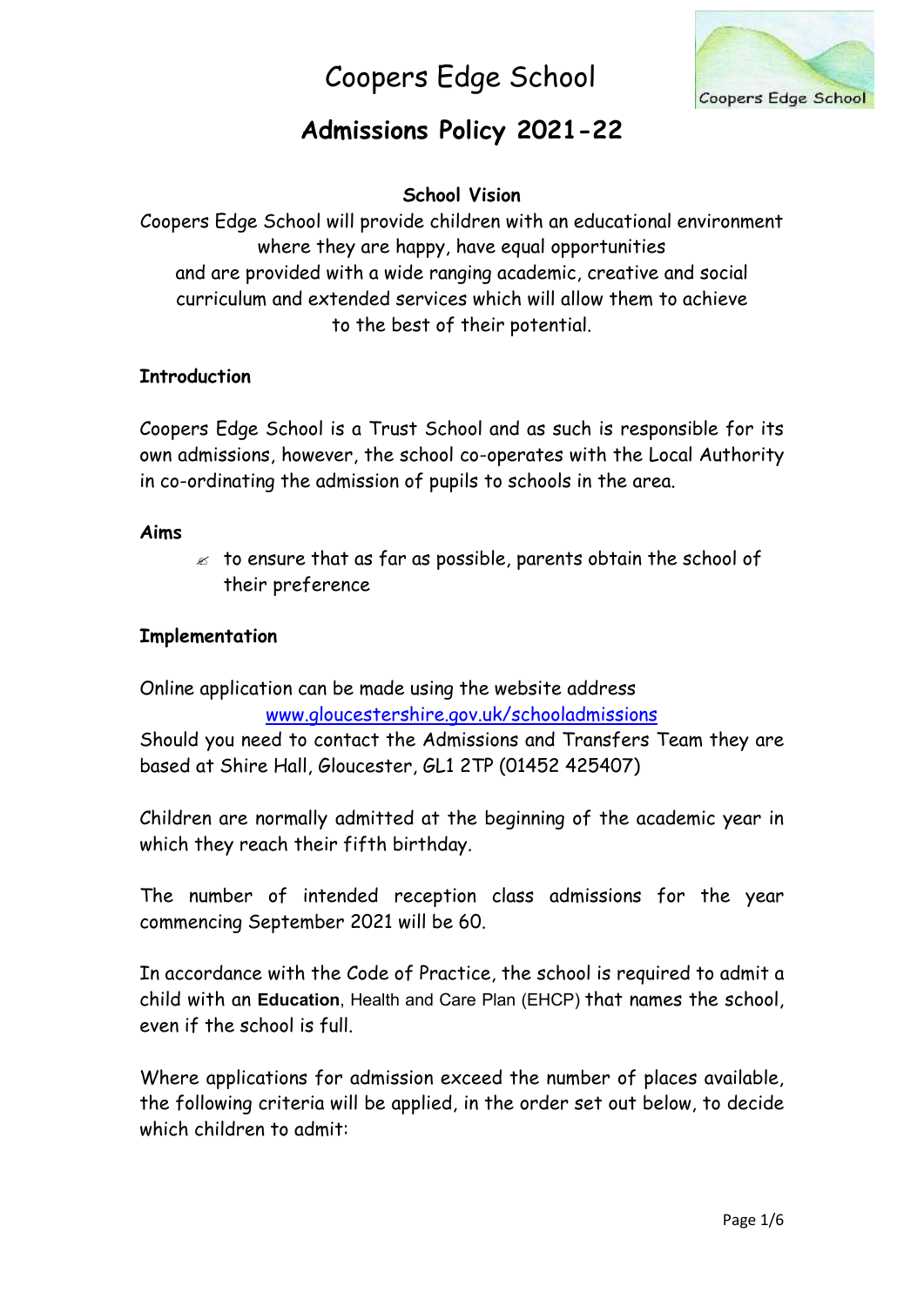

- 1. A 'looked after child' (Child in Care) $^1$  or a child who was previously looked after but immediately after being looked after became subject to an adoption $^{\text{2}}$  child arrangements order (residency order) $^{\text{3}}$ or special guardianship order<sup>4</sup>.
- 2. Children who will have siblings attending the school at the time of their admission. Siblings are defined as a brother or sister, half brother or sister, adopted brother or sister, step brother or sister, or the child of the parent /carer's partner, and in every case, the child must be living in the same family unit at the same address at the time of at the time of admission
- 3. Children for whom only this particular school is appropriate due to an exceptional medical condition. Applications under this criterion will only be considered if they are supported by a written statement from a doctor. This must demonstrate that there is a very specific connection between the medical need and this school.
- 4. Children of permanent staff where the member of staff has been employed at Coopers Edge School for at least 2 consecutive years or the member of staff has been recruited to fill a vacant post for which there is a demonstrable skills shortage: in order of the proximity of their home address to Coopers Edge School, with the closest having the highest priority.
- 5. Children who live in the catchment area, defined as 'Coopers Edge', i.e. children living in a home inside the Coopers Edge development boundary as shown by 'map of the development' at the end of this document.

If after applying the catchment criteria there are more applications than places within the catchment area, a further tie-breaker of Random

 $1$  A 'looked after child' is a child who is (a) in the care of a local authority, or (b) being provided with accommodation by a local authority in the exercise of their social services functions (see the definition in Section 22(1) of the Children Act 1989) at the time of making an application to a school. In Gloucestershire, such children are referred to as Children in Care.

 $2$  This includes children who were adopted under the Adoption Act 1976 (see section 12 adoption orders) and children who were adopted under the Adoption and Children's Act 2002 (see section 46 adoption orders).

<sup>&</sup>lt;sup>3</sup> Under the provisions of s.12 of the Children and Families Act 2014, which amend section 8 of the Children Act 1989, residence orders have now been replaced by child arrangements orders.

<sup>4</sup> See Section 14A of the Children Act 1989 which defines a 'special guardianship order' as an order appointing one or more individuals to be a child's special guardian (or special guardians).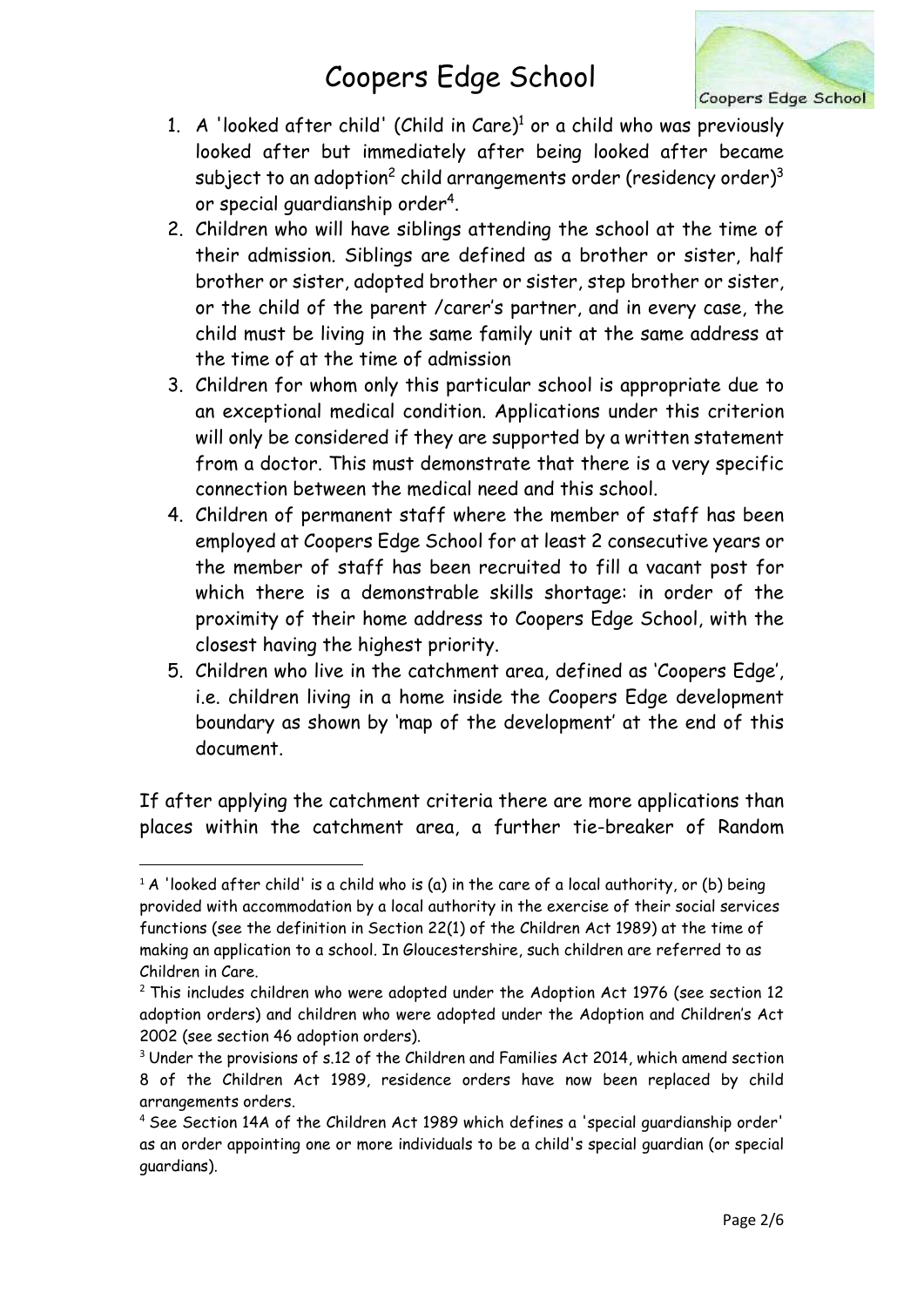

Allocation will be used for these applications. Random Allocation will be supervised by someone independent of the School with a fresh round of random allocation used each time a child is to be offered a place from a waiting list.

6. Children who live outside the catchment area, with the strongest geographical claim, measured in a straight line from the ordnance survey point of the child's home address (including flats) to the ordnance survey address of the school, using the Local Authority's computerised measuring system, with those living closer to the school receiving the higher priority.

If after applying the distance criteria there are more applications than places with the same distance, a further tie-breaker of Random Allocation will be used for these applications.

If the Admissions Committee does not offer a child a place, parents may appeal in writing to the clerk of governors at the school within two weeks of the initial decision. The school will set up Independent Appeals Committee, which is set up in line with the code of practise for admissions.

### **Waiting Lists**

If the school is oversubscribed, a waiting list will be held for the whole academic year. The waiting list will be prioritised according to the school's oversubscription criteria.

#### **Fair Access Protocols**

The school is part of the In-Year Fair Access Protocols held by the Local Authority. Should a vulnerable child within these Protocols require a place at the school, they will take precedent over any child on the waiting list, as outlined in the new code of practise for school admissions

## **Admission of Summer Born Children for Reception Entry for Coopers Edge School.**

The Governing Body of Coopers Edge School acknowledges the updated advice from the Department of Education that, parents/carers of "summer born" children (born between 1 April and 31 August) may request to start the Reception Class of a school a whole academic year later. The Governing Body will make a decision on behalf of Coopers Edge School. We follow the Local Authority process which states that parents can only apply for a Reception place at a school once and must apply for a place during the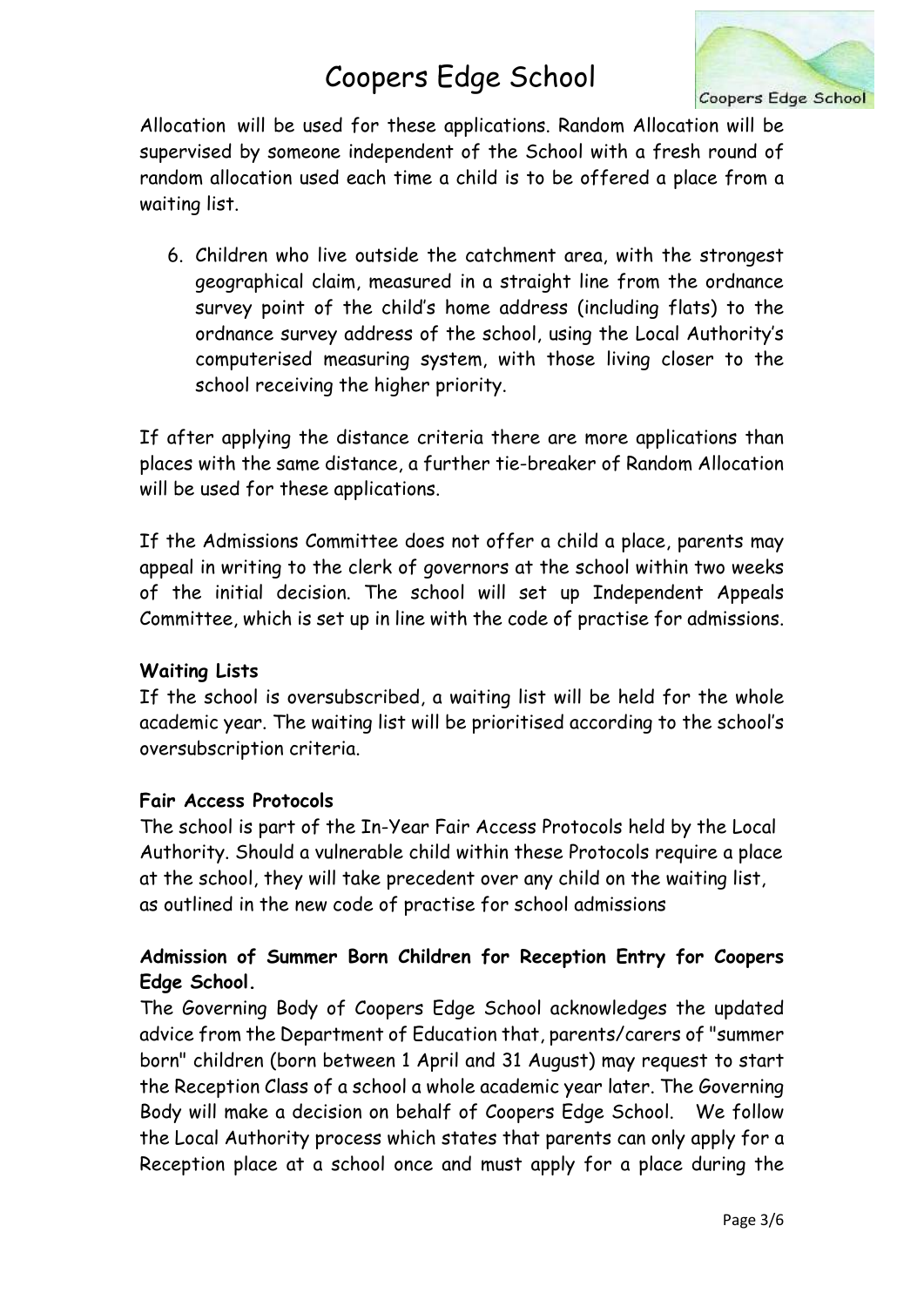

standard application process timeline for their chronological year group, stating their reasons for requesting deferred entry to the following year. The Governing Body will decide whether the deferred entry can be approved for the school.

#### **Normal Admission Round**

The term 'normal admissions round' refers to all applications for admission to the main year of entry of the school i.e. Reception for Infant and Primary Schools. Applications made during the normal admissions round will be made in advance of the academic year in which the child is due to start at the new school. Children are entitled to a full-time place, however, may attend part-time until later in the school year but not beyond the point at which they reach compulsory school age.

#### **In Year Admissions**

In year admissions will be dealt with in accordance with this policy. As a Trust School any decision on admissions must still be referred to the school.

#### **Appeals Process**

Where an application for a place at the school is unsuccessful, you will have the right to appeal. You will be advised of the appeal process within your refusal letter. For applications made in the normal admission round appeals will usually be heard within 30 school days of the deadline for lodging appeals.

For in-year applications, appeals will usually be heard within 30 school days of the appeal being lodged. Appeals must be in writing addressed to Coopers Edge School, Appeals, Typhoon Way, Brockworth, Gloucester, GL3 4DY. Further information can be obtained from the school office.

### **Transport**

The LA has the statutory responsibility to provide transport in certain circumstances. To find out more and determine whether you will be eligible, you should contact 01452 425390, or consult GCC website.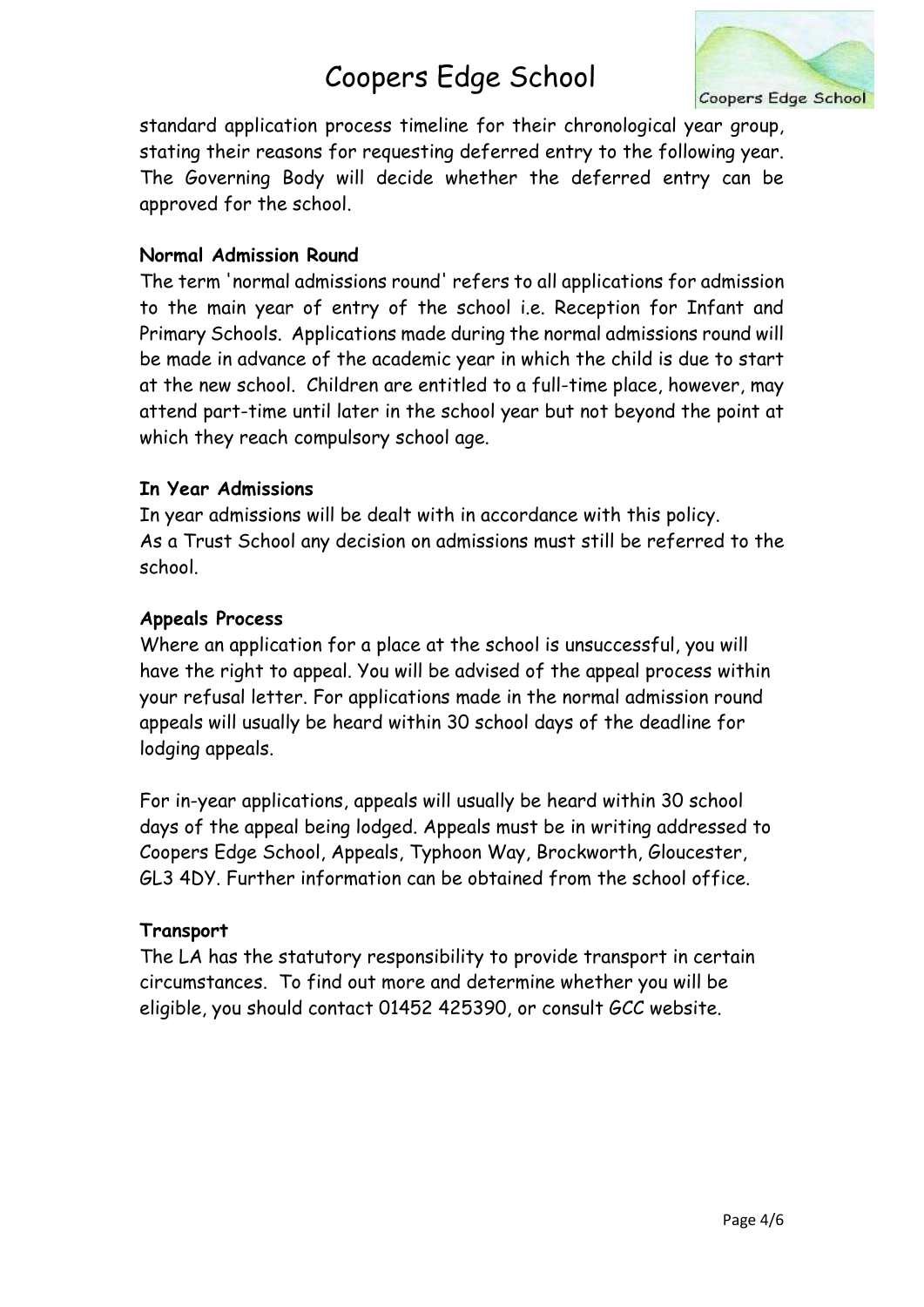

### **Map of Development**



The catchment area 'Coopers Edge' is the area inside the red boundary as shown on this map.

Please also refer to the plan below of the development (as at Dec 2015) which illustrates the road layout in greater detail. Unfortunately there are no maps that currently show the road names of the Coopers Edge Development.